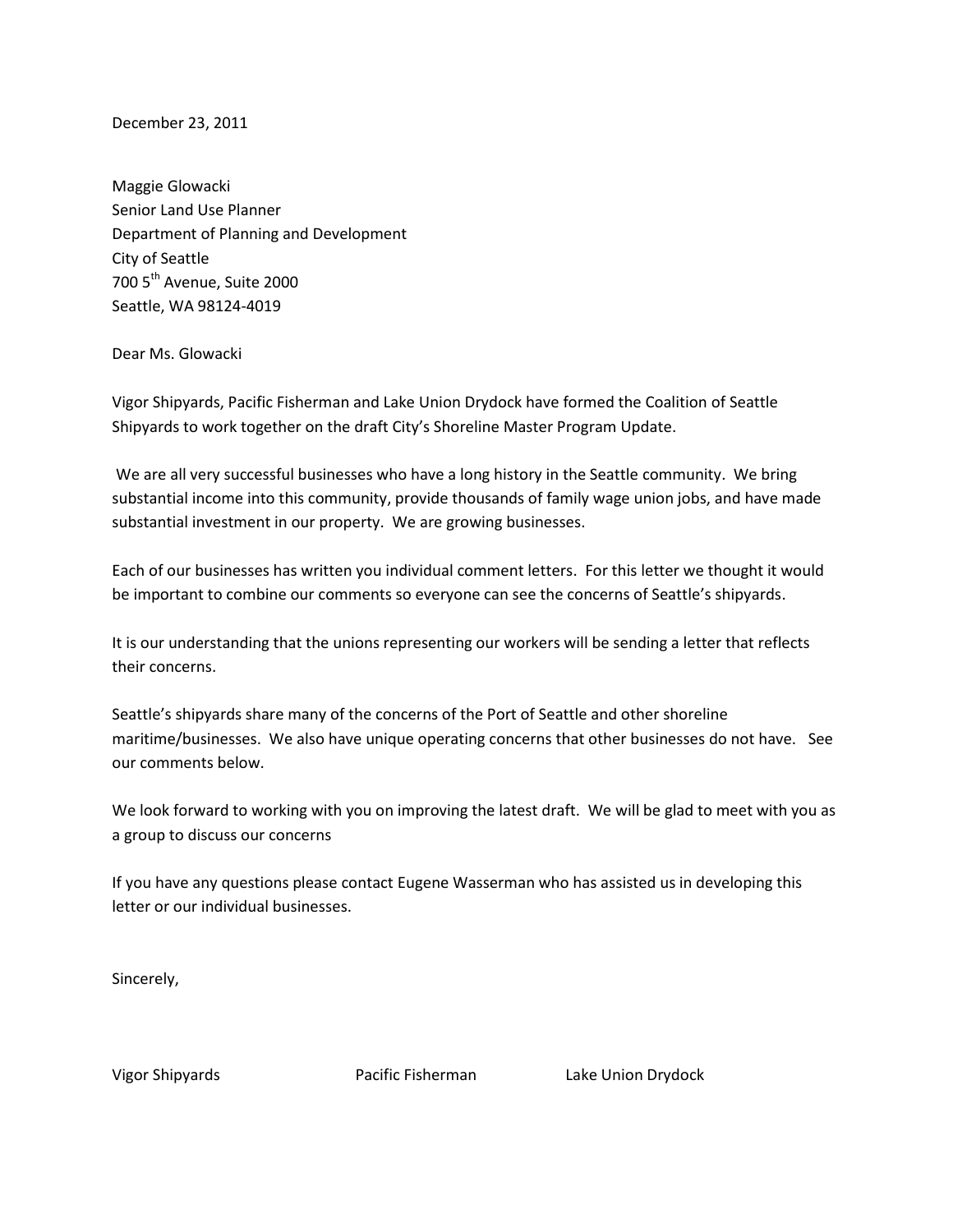## COALITION OF SEATTLE SHIPYARDS COMMENTS ON THE 2<sup>ND</sup> DRAFT OF THE SHORELINE MASTER PROGRAM

1. Dredging: The provisions related to dredging are of grave concern to water-dependent businesses. Vessel owners have consistently increased the size of vessels used in commercial and military operations. Shipyards may have to acquire new larger dry docks. This in turn would require additional dredging to provide a basin of sufficient size in which to operate a dry dock. As currently drafted, the SMP would prohibit us from doing such dredging and preventing us from acquiring a new larger dry dock and/or reconfiguring where to position our current dry docks. Dredging should not be strictly limited to "existing "uses if that refers to existing size or depth limits of existing dredged basins or channels. The DPD needs to revisit its language regarding dredging and take a less restrictive approach with water-dependent businesses.

Dredging is a regulated activity and other regulatory agencies have far more expertise and experience in this field than DPD.

- 2. We also request that the mitigation sequencing and shoreline restoration details be developed through a public process as part of the shorelines program, not adopted by Director's rule without public and council review. Director's rule adoption is for minor issues, not major impact issues such as these. We urge disclosure of all aspects and details being considered for shoreline restoration and mitigation rules including pricing of habitat units and equivalencies related to environmental effects.
- 3. Variance on use should be granted if the Director determines that the use would not conflict with other allowed uses and is in the public interest. The requirement that a variance can only be granted if there would otherwise be no reasonable use of the property is extreme and does not adequately provide for unusual situations. 23.60.036.B.3
- 4. Replacement or improvement of a nonconforming structure should not require mitigation for the original structure (ongoing), only for any increase in impact of the replaced or modified structure. 23.60.124.D.1
- 5. Maritime/Industrial businesses need the flexibility to relocate accessory uses like parking without having to reduce it by 20%. Businesses, particularly those that are job oriented basically need to reconfigure use of their property depending on the changing contractual demands of each job situation such as unusual temporary storage requirements. They should not be forced to live with inefficiencies or be precluded from performing major jobs just because they would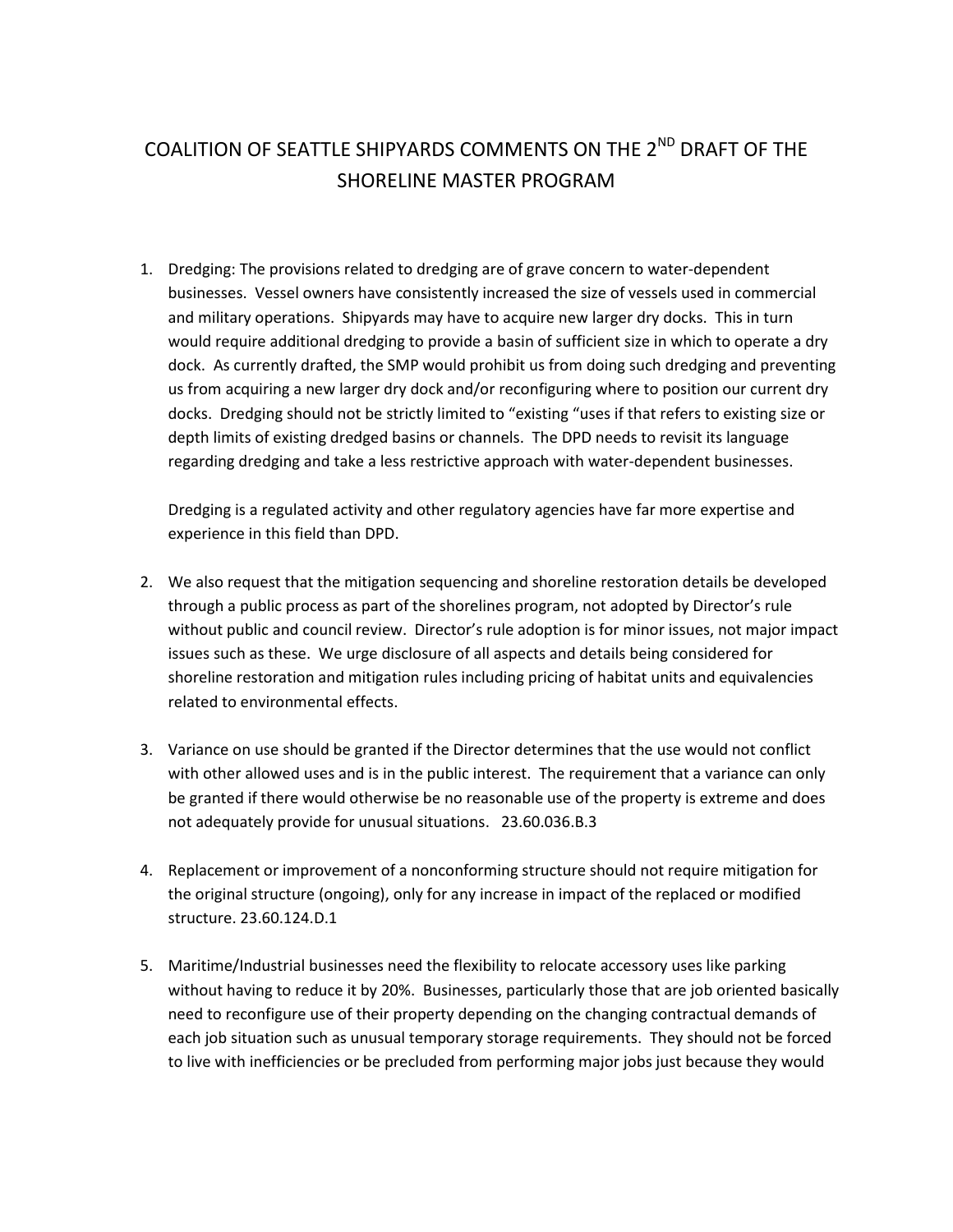require minor reconfiguration of uses on existing facilities. They desperately need some relief from this provision, and we request that this section be eliminated. 23.60.162. C.3.

- 6. The Draft proposes to prohibit major vessel repair in CW environments (Waterways). Several shipyards and other companies, use an adjacent waterway for major vessel repair. Please change this provision to allow this use. 23.60.310.H
- 7. For the various uses allowed over water under 504.A, this limitation requires that "the lot depth is less than 50 feet." It should read that "The dry land is less than 50 feet." The exception should relate to the lack of dry land rather than the overall lot depth. Overall lot depth should have no effect on this provision. 23.60.504.B.1
- 8. Accessory uses should not be confined to dry land. They must be allowed over water, particularly if the entire parcel is submerged or there is little dry land available. Some properties have little or no dry land, but the businesses there obviously need accessory uses. It is hard to imagine that you really intend to prohibit accessory uses for businesses that have insufficient or no dry land. Please write an exception for parcels with little or no dry land. 23.60.090.C
- 9. Insert as indicated "All new development allowed in the shoreline setback shall comply with the sequencing in Section 23.60.158 and in applying mitigation sequencing shall to the extent practical for the allowed use." We question the required use of native vegetation in a setback in the UI and UM zone. This would conflict with many NPDES permits. 23.60.490
- 10. Standards for shoreline stabilization need to be more clearly written. It is unclear to us how a plan reviewer will interpret these rules as they impact water dependent and water related uses in the UI and UM zone. 23.60.188
- 11. The height restriction is too low for many UI and UM properties. In the Ship canal the height limit would make at least one shipyard building non-confirming. The height limitation is lower than the existing zoning and the surrounding zoning. Vessel construction requires a height equal to the height of the vessel, plus the height lifting the rigging, plus the building support structure and the bridge crane for module handling. The height limits of the underling zoning should be utilized with the DPD director allowed variance to exceed the limit in the public interest. 23.60.486

The lot coverage limitation does not make sense in the UI and UM zones. 23.60.486

12. Insert in 23.60.490 C, Shoreline setbacks in UI Environment insert "to the extent applicable and practical for the allowed use."